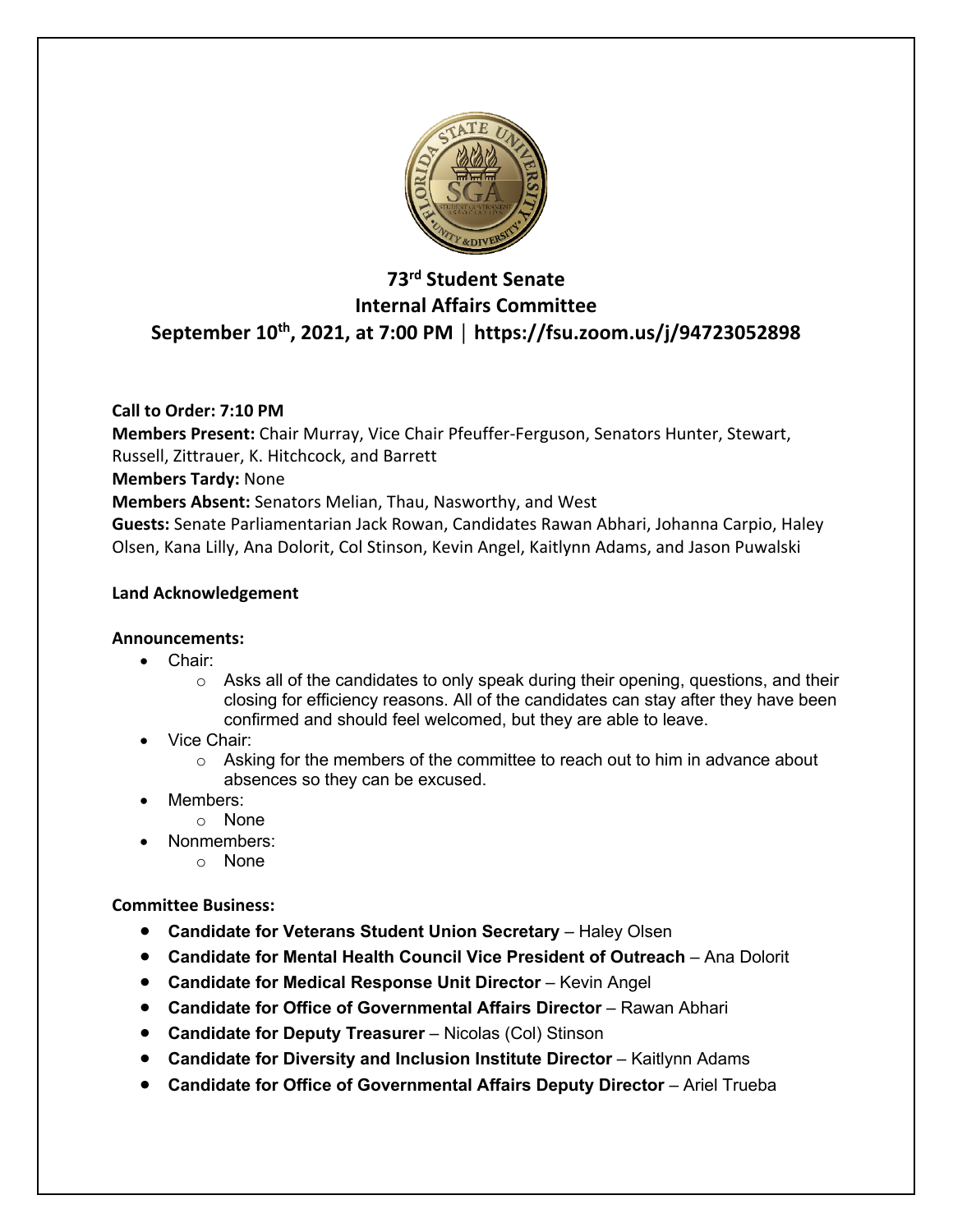- **Candidate for Office of Governmental Affairs Internal Assistant Director** Jason Puwalski
- **Candidate for Mental Health Council President** Kenley Adams
- **Candidate for Mental Health Council Executive Vice President** Kana Lilly
- **Candidate for Asian American Student Union Treasurer** Johanna Carpio
- **Candidate for Pride Student Union Secretary** Van Lugo

#### **Old Business:**

• None

## **New Business:**

- **Candidate for Confirmation: Haley Olsen – Veterans Student Union Secretary**
	- Opening Statement:
		- Is a veteran and in the army reserve. Has history in the JROTC as well as ROTC. Has held various leadership positions within the JROTC, ROTC, and band. Is an organized person, and enjoys making Instagram posts and keeping organized minutes.
		- Candidate yields with 1 minute and 36 seconds remaining for their closing.
		- Technical Non-Debatable Questions:
			- Senator Stewart: Are you financially certified?
				- Candidate asks for an explanation of what that means and Senator Stewart explains. The candidate has not been financially certified.
			- Chair Murray allows for a point of information as to if the secretary has to be financially certified.
				- Candidate Dolorit says no.
		- General Round of Questioning:
			- Senator Hunter: What critical feedback do you most often receive back from your work?
				- Candidate: Delegating their work. They are aware they struggle with this because of how organized they are and are working on this.
			- Senator Stewart: What are your goals for this upcoming year?
				- Candidate: Get more organized and increase attendance to the VSU meetings. They have many connections and feel as though they can draw people in with their fresh ideas.
			- Senator Hunter: How do you plan, as secretary, to increase inter-agency interactions?
				- Candidate: Has been getting to know many of the other people with leadership positions in other agencies. Has family member in one of our agencies.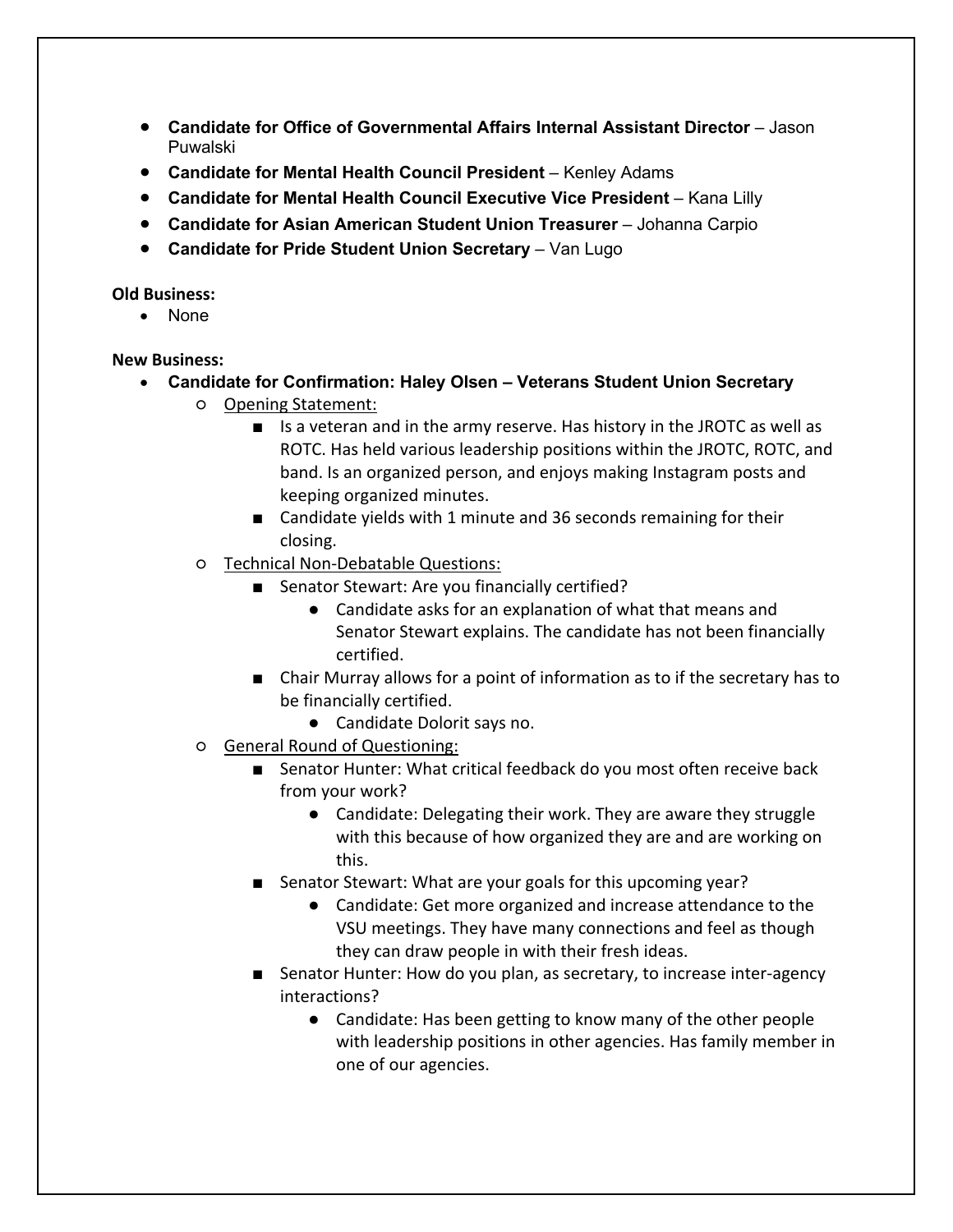- Senator Hunter: How do you think your role in VSU affects campus culture?
	- Candidate: I am in charge of the social media, meaning their work has an effect on anyone that would see it.
- Closing Statement:
	- Candidate: Looks forward to the opportunity of having this position, as they have already been working on the board. Brings attention to the 9/11 event that the VSU just completed, and the candidate took charge with their position in ROTC to bring people to the event. Looks forward to all of the fun plans that the VSU has.
- **Senator Zittrauer moves to enter round-table discussion; Senator Barrett seconds**
- Round-Table Discussion:
	- Senator Hunter: Looking at the applicant's application, it was very lackluster to the responses. There is not much explanation for their desire, but their responses within the interview did show more opportunity for development as well as showed their passion.
	- Senator Hitchcock: Believes the candidate has good experience and has a good personal tie that would allow the candidate to do well in the position.
	- Senator Stewart: Feels the candidate has good experience and passion that would allow for them to do well in the position.
	- Senator Barrett: "I have been working beside Haley this entire semester and the summer. She has a lot of experience and relevant experience with this community. Not only this, her attendance and help in all of our events. Her secretary skills have been great thus far, and she has given great input to our events we are planning."
- **Senator Hitchcock moves to call the question; Senator Zittrauer seconds**
- Vote:
	- Yes: 6 Senators Hunter, Zittrauer, Stewart, Hitchcock, Russell, Barrett, and Vice Chair Pfeuffer-Ferguson
	- No: 0
	- Abstain: 0
- **RESULT: CANDIDATE Olsen PASSES**
- **Candidate for Confirmation: Ana Dolorit – Mental Health Council Vice President of Outreach**
	- Opening Statement:
		- Candidate: Explains their positions on campus, and explains how they have had open lines of communications. They feel as though their skills will help them in their position. They did a lot of work during the pandemic while also working with other agencies on campus. Hopes to establish more projects for the organization. Feels as though there is more to talk about when it comes to mental health than what most of society discusses.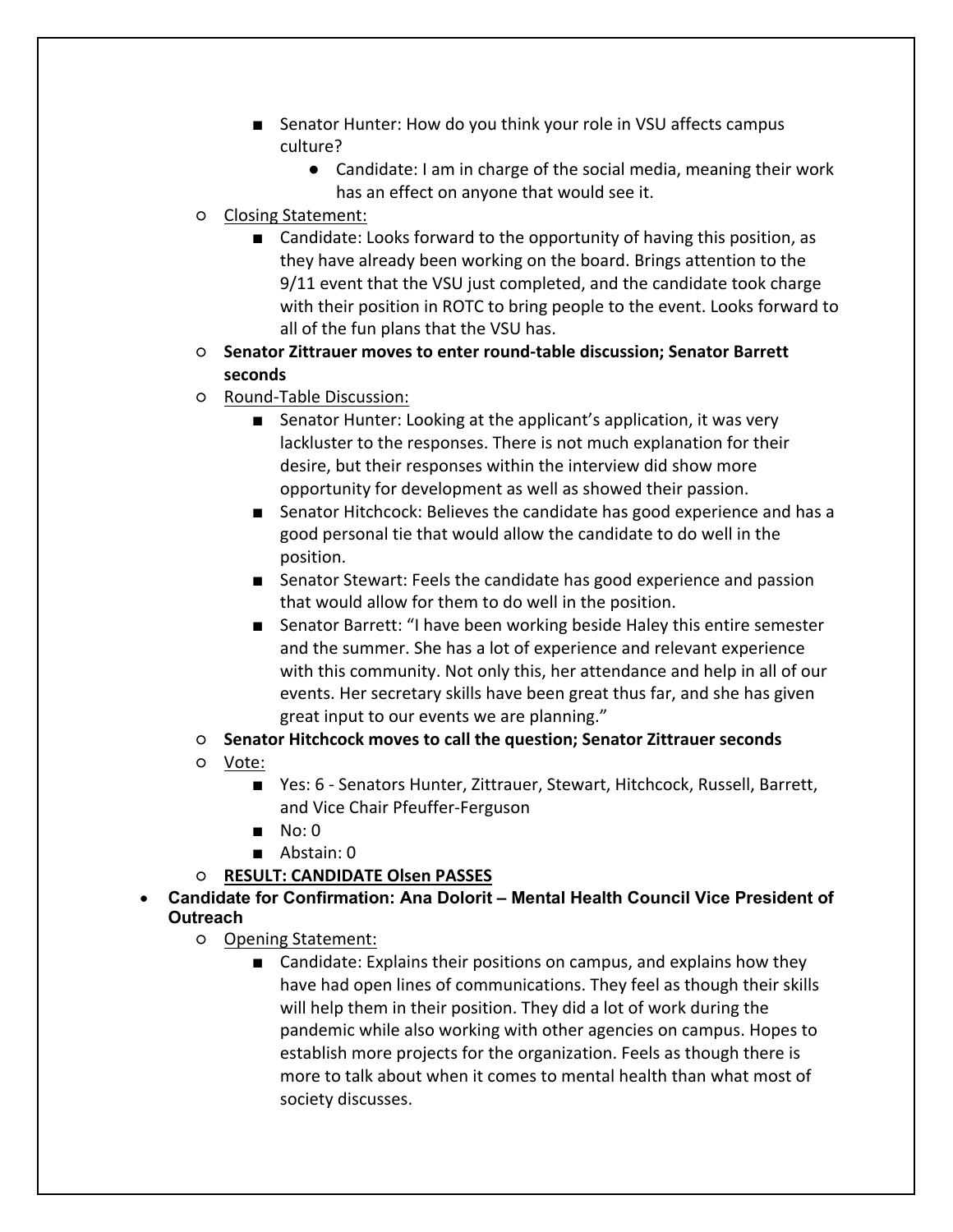- Candidate yields with 1 minute and 24 seconds remaining for their closing.
- Technical Non-Debatable Questions:
	- None
- General Round of Questioning:
	- Senator Hitchcock: What are some of the ideas of projects that you have?
		- Candidate: Wants to facilitate a project with the health and wellness center because of how people are not aware of everything that is offered on campus nor the mental health journeys that students can work on.
	- Senator Hunter: How do you see outreach and intersectionality coinciding with the role you applied for?
		- Intersectionality plays a major role with many of their positions, giving examples from various positions. This position is more than just focusing on the major mental illnesses, wants to talk more about black transgender people in order to account this demographic that is usually left behind. Their own biases allow for them to engage with a diverse and inclusive community.
	- Senator Hunter: Have you participated in any trainings with FSU such as GreenDot?
		- Candidate: I have not, but they are working with someone who has undergone some training.
- Closing Statement:
	- Mental health issues are nuanced in how they are presented and how we can help them. Believes there are many ways to help solve this issue. They are aware of how to delegate work as well as how to ask for help whenever it is necessary.
- **Senator Stewart moves to enter round-table discussion; Senator Zittrauer seconds**
- Round-Table Discussion:
	- Senator Hunter: Ana's application was one of the best we had out of this entire set. Praised the work the candidate has done and feels as though there is nobody better suited for this role.
	- Senator Stewart: Agrees with Senator Hunter
	- Senator Hitchcock: Agrees and praised the candidate's passion.
- **Senator Hunter moves to call the question; Senator Stewart seconds**
- Vote:
	- Yes: 6 Senators Hunter, Stewart, Russell, Zittrauer, Hitchcock, Barrett, and Vice Chair Pfeuffer-Ferguson
	- $\blacksquare$  No: 0
	- Abstain: 0
- **RESULT: CANDIDATE Dolorit PASSES**
- **Candidate for Confirmation: Kevin Angel – Medical Response Unit Director**
	- Opening Statement: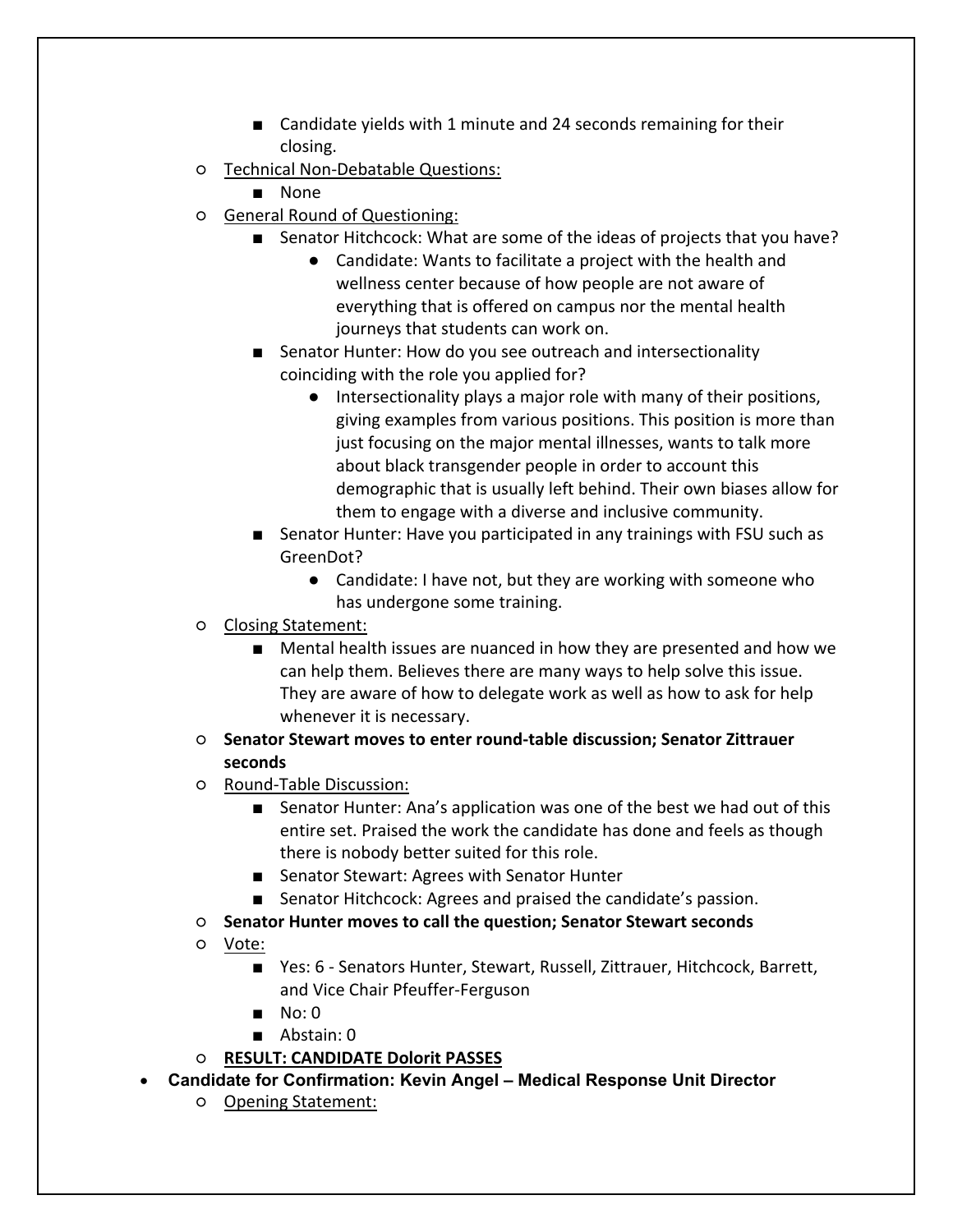- Explained how the team works for the Medical Response Unit. Listed out their past involvement for the MRU and the positions they have held. Explained how they have had examples outside of campus that have allowed for them to have personal growth and development. Explained what the MRU has done with COVID.
- Candidate yields with 1 minute and 25 seconds remaining for their closing.
- Technical Non-Debatable Questions:
	- None
- General Round of Questioning:
	- Senator Hunter: What current certifications, that are medically related, do you personally have?
		- Candidate: Went through the EMR training for FSU, is a certified clinical medical assistant.
	- Senator Stewart: Why do you think you were elected for this position by your peers?
		- Candidate: Continuity helps, as they have held positions on this board before. Pushes against some challenges, and their experience helps. Historically, all three directors take on the work load, and they have worked towards improving everything after framing things similar to SGA procedures.
	- Senator Hunter: How do you see your role transforming and changing during this pandemic?
		- Candidate: Does not feel as though the position is changing so much, as they have already been working on vaccinations and want to continue to do so. They continue to stay involved, with only few exceptions as to why they would not be present (gave example of the COVID vaccinations at the tail gate). Will continue to volunteer.
	- Senator Hitchcock: Were there any problems in their positions, and if so, what did you learn that could help you?
		- Candidate: Sometimes they feel a little too eager for things, which led to them making connections with those holding higher positions. The way they reached out to these figures, though, was not always the best. They have learned the value of respecting the chain of command.
- Closing Statement:
	- Thanks everyone for taking their time on a Friday. Aims to continue serving this university. Has continued to work with the two people who held this position before, and has been able to shadow them to learn the best ways to improve this position.
- **Senator Hunter moves to enter round-table discussion; Senator Stewart seconds**
- Round-Table Discussion: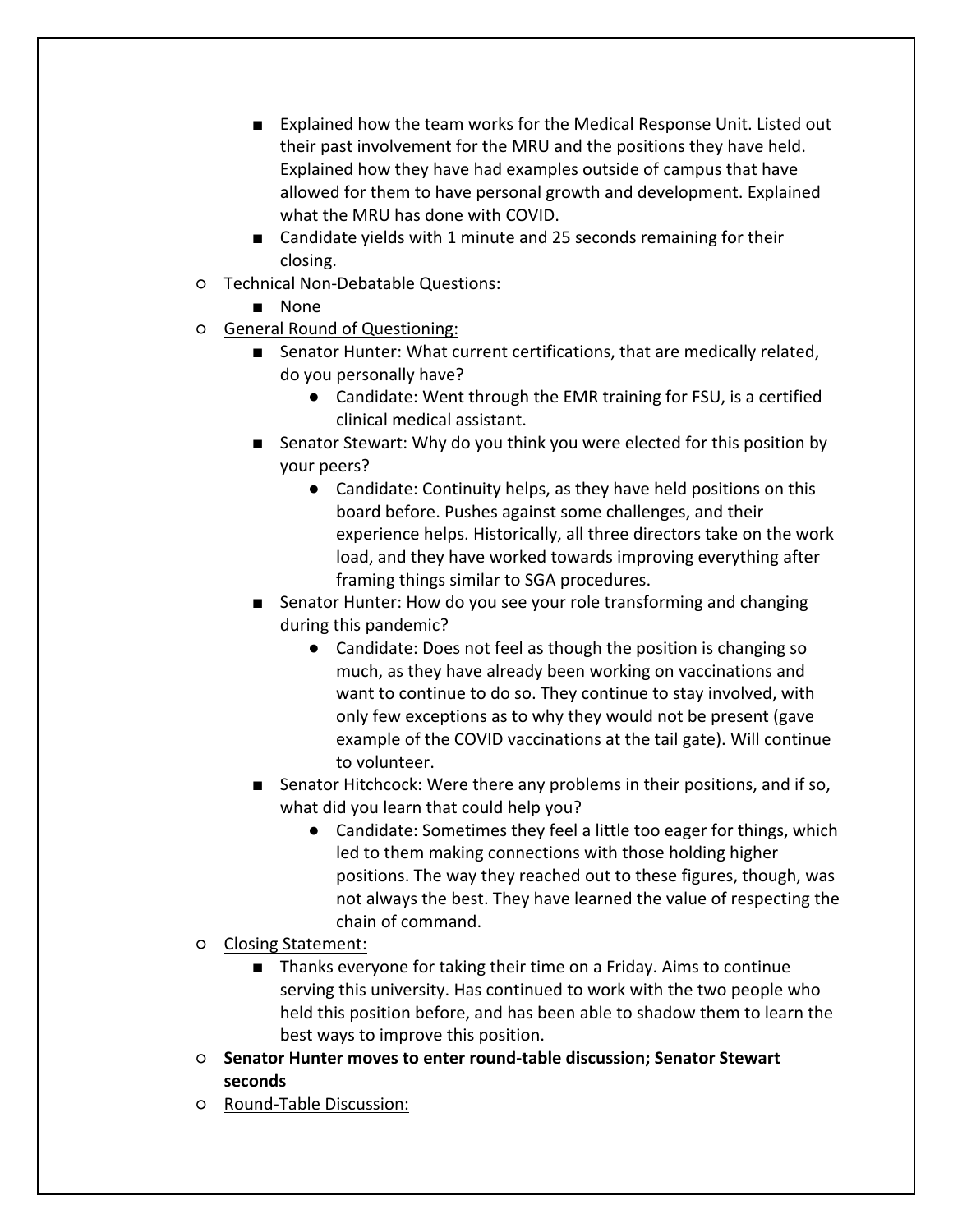- Senator Hunter: Thinks that this role relies heavily on experience, and this candidate has shown that they have the needed experience and has the awareness that they will need to be ready for change. Enjoys the application as well as their answers. They have already been elected by their peers, which shows the strength of his character and position in the organization.
- **Senator Hitchcock moves to call the question; Senator Zittrauer seconds**
- Vote:
	- Yes: 6 Senators Hitchcock, Hunter, Russell, Stewart, Zittrauer, Barrett and Vice Chair Pfeuffer-Ferguson
	- No: 0
	- Abstain: 0
- **RESULT: CANDIDATE Angel PASSES**
- **Candidate for Confirmation: Rawan Abhari – Office of Governmental Affairs Director**
	- Opening Statement:
		- Candidate: Seeks this position since it is one step in the many to further the path for governing and advocacy. Has experience in everything they do that could help her in this position. Has been a part of OGA since she has been at Florida State, and has been able to hold a leadership position within this organization. Hopes to work with the legislature once again. Admits she is new to the scene with the legislature, but is eager to work with them again and bring in collaboration. Wants to get at least the top thing on her priority list done.
		- Candidate yields with 1 minute and 4 seconds remaining for their closing.
	- Technical Non-Debatable Questions:
		- None
	- General Round of Questioning:
		- Senator Hunter: Do you have a plan to make sure that the legislative plan is given to the Student Senate with enough time.
			- Candidate: Of course, and she feels that people should follow statutes better since it is not that hard to follow them. Is annoyed with OGA and their lack of tangible actions in the past. Feels as though if you are fit for the job, you should know what the student body needs. Feels her experience suits her for this job, and says she should be held accountable.
		- Senator Hunter: How do you plan to increase communication between OGA and the Legislative Branch?
			- Candidate: Knows that people are not that hard to get a hold of, and is willing to reach out as much as possible. Thinks it will be pretty simple to get all forms of input that she would need. The student body is always voicing their opinions, and will try to get everything lined up.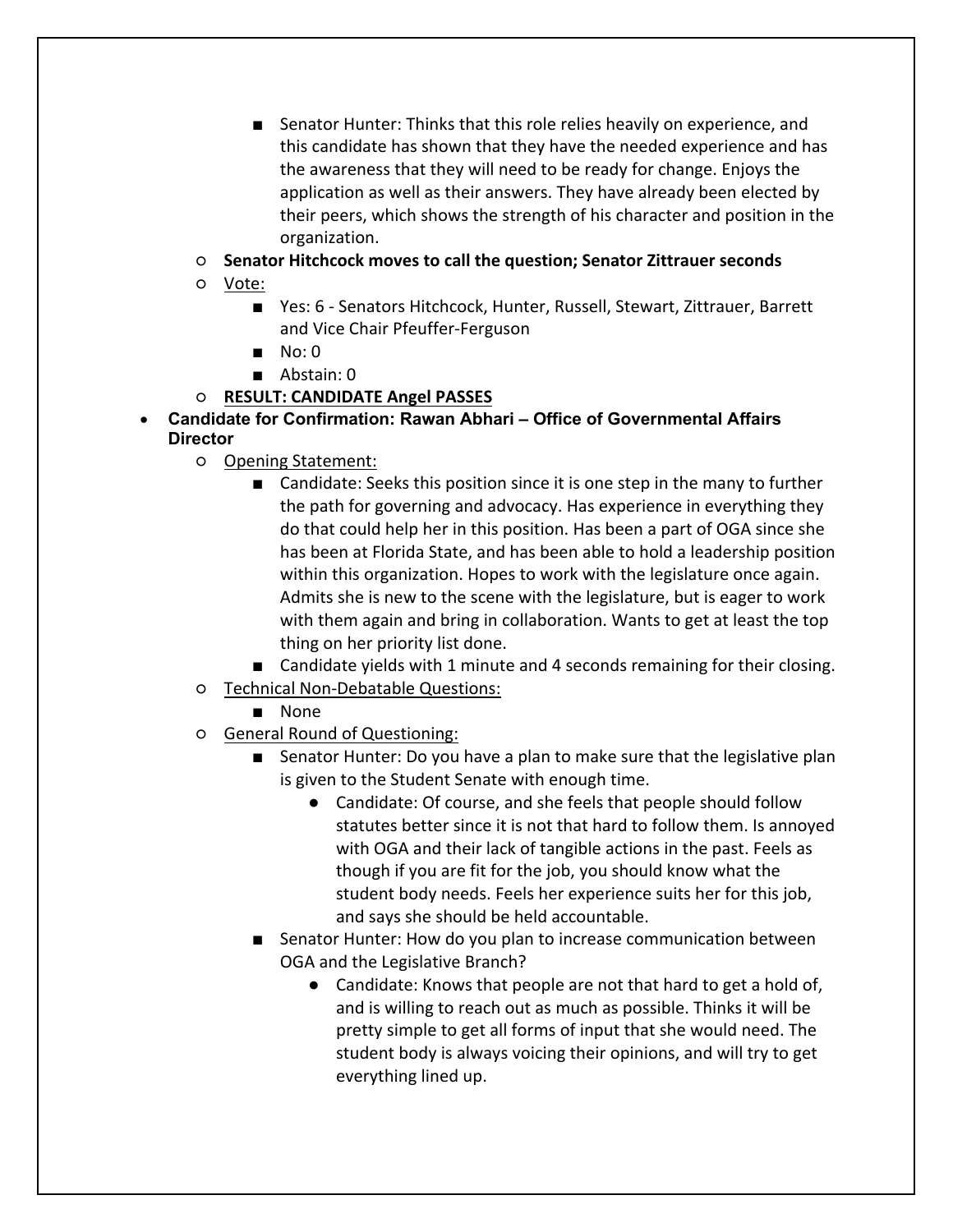- Senator Hunter: How do you plan to separate personal biases for legislation from what is best for the student body?
	- Candidate: Their political colors are open, and match the state. OGA, in the past, tried to work in very prescribed ways to get things done, and you need to go directly to the majority to get work done. Knows that this organization needs to get work done, it does not matter what she thinks is right or wrong. Gave examples of what the student body wants and how the work gets done. OGA is for the student body, and she will take the job seriously.
- Senator Hitchcock: What skills do you have that will allow you to help people who have differing opinions on the board?
	- Candidate: Very excited to hopefully work with the other candidates, and knows she can work with their differing positions. The roles she has taken at FSU and in SGA, as well as her identity, have allowed her to learn that people's trust must be learned. You should walk out of every space knowing what is best for the student body.
- Closing Statement:
	- Appreciated the questions and hopes more questions come to her. Wants to work on the best part of the FSU student body, and wants to get whatever is best for the student body on the floor for legislation. Feels she is well suited for this position.
- **Senator Hunter moves to enter round-table discussion; Senator Stewart seconds**
- Round-Table Discussion:
	- Senator Stewart: Really appreciates the candidate's passion for this role and points out her motivation to serve the student body. Points out how she is aware of the things she needs.
	- Senator Hitchcock: Sees the value of her answers and her capabilities.
	- Senator Hunter: Knows her personally, but speaks separate from that. The interview was fantastic and points out how she knows so much about our government and her openness to other's opinions. Has nothing but great things to say.
- **Senator Hunter moves to call the question; Senator Stewart seconds**
- Vote:
	- Yes: 6 Senators Stewart, Hunter, Russell, Zittrauer, Barrett, Hitchcock and Vice Chair Pfeuffer-Ferguson
	- No: 0
	- Abstain: 0
- **RESULT: CANDIDATE Abhari PASSES**
- **Candidate for Confirmation: Nicolas (Col) Stinson – Deputy Treasurer**
	- Opening Statement: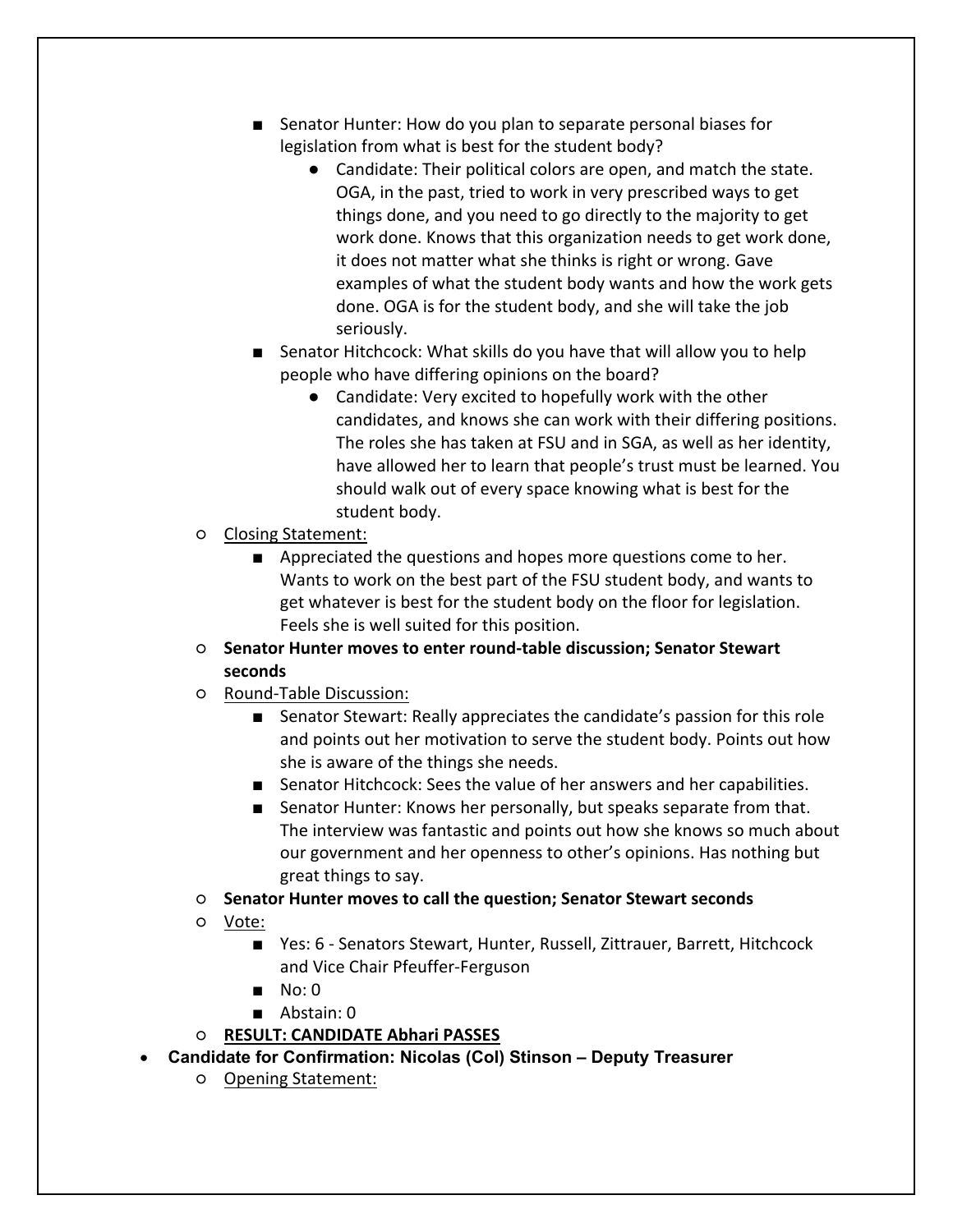- Shares their experience within SGA. Feels qualified for this position and wants to serve the student body since there is a need for that. Served as Budget Committee Chair. Wants to reach the student body to let them know what money they have available for them to make the campus more diverse. Has met with the current Student Body Treasurer.
- Candidate yields with 1 minute and 29 seconds remaining for their closing.
- Technical Non-Debatable Questions:
	- Senator Hunter: Are you financially certified?
		- Candidate: Yes
- General Round of Questioning:
	- Senator Hunter: Where do you see yourself fitting in with the current climate of the Executive Branch and do you feel you can communicate your work with the Legislative Branch?
		- Candidate: Has worked with those in the Executive Branch and has already been meeting with them. Feels content with his relationships with those on that team, especially the Student Body Treasurer. It is one of the biggest goals of the Executive Branch to form a strong connection with the Student Senate, and they feel as though they can easily communicate and be open to communication with those in the Student Senate. Feels the mutual understanding between the position and expectation of himself can facilitate good communication.
- Closing Statement:
	- Wants to thank the committee for taking time out of their day to do their due diligence.
- **Senator Hitchcock moves to enter round-table discussion; Senator Stewart seconds**
- Round-Table Discussion:
	- Senator Stewart: Points out his qualifications as they served as Budget Chair and have already worked with the Student Body Treasurer.
	- Senator Hunter: Appreciates the candidate's work while in Senate as Budget Chair. Feels they are the best candidate for this position.
	- Senator Hitchcock: Feels this is a great, well-rounded candidate.
- **Senator Hunter moves to call the question; Senator Hitchcock seconds**
- Vote:
	- Yes: 6 Senators Hitchcock, Stewart, Russell, Zittrauer, Hunter, Barrett, and Vice Chair Pfeuffer-Ferguson
	- No: 0
	- Abstain: 0
- **RESULT: CANDIDATE Stinson PASSES**
- **Candidate for Confirmation: Kaitlynn Adams – Diversity and Inclusion Institute Director**
	- Opening Statement: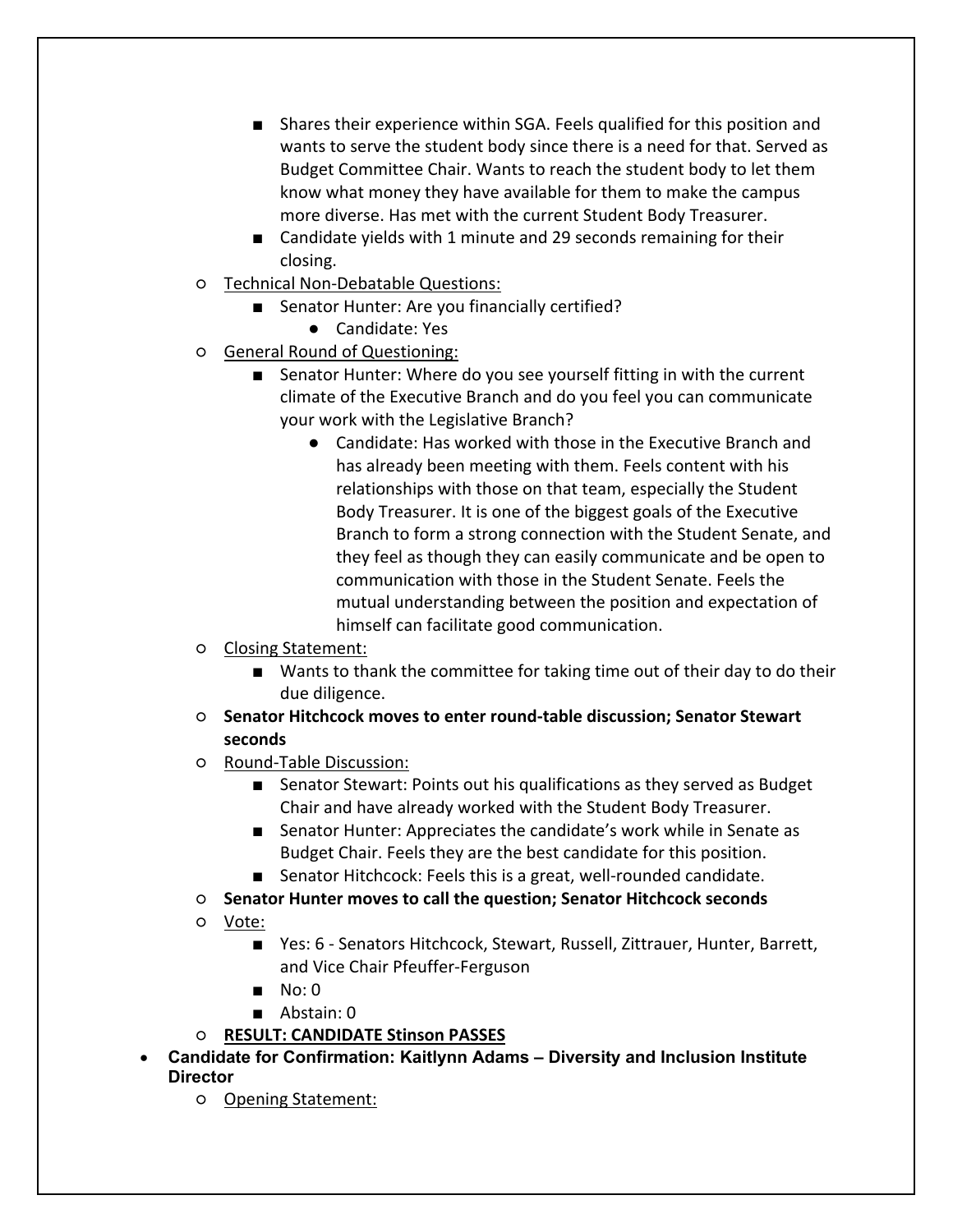- Just started their second year. Passion for these topics began during their first year while living in the LLC they lived in and served on the Diversity Board of their Sorority. Realizes they can use their privileges to help those who are in marginalized groups in order to amplify their voices. Wants to create a safe space for those in various identity-based agencies. Wants to put their passion to help them in this position.
- Candidate yields with 38 seconds remaining for their closing.
- Technical Non-Debatable Questions:
	- None
- General Round of Questioning:
	- Senator Hunter: Are you aware of the events that transpired on Sunday at the football game?
		- Candidate: Yes.
	- Senator Hunter: Were you at the listening session that occurred this morning?
		- Candidate: No, because I was working.
	- Senator Hunter: Moving forward, will you make space and time for events such as that to occur to allow minority groups to have their voices heard?
		- Candidate: Yes, feels as though open dialogue helps to better Diversity, Equity, and Inclusion. It is important for people within Greek Life to go listen to these groups to help avoid these sorts of negative experiences.
	- Senator Hunter: How do you plan to make space for people to feel comfortable to speak with you when they are not comfortable with the organizations you represent?
		- Candidate: Can see why people might not feel comfortable, but can bring in individuals from their community to make them learn and listen more about diversity. Those who are already allies are not learning as much as those who are not already allies for these organizations. They are here with every part of themselves to be there for various organizations despite being in Greek Life, which is built on racism.
- Closing Statement:
	- Some of her identities might be conflicting as to why she would want to serve, but hopes to bring more individuals similar to her into these spaces so they can learn how to be better allies on campus for marginalized groups.
- **Senator Stewart moves to enter round-table discussion; Senator Hitchcock seconds**
- Round-Table Discussion:
	- Senator Hunter: Thinks the candidate's application was great and she is very good at writing. Her answers were fantastic, even though the questions were hard. She has the passion that is needed to be there in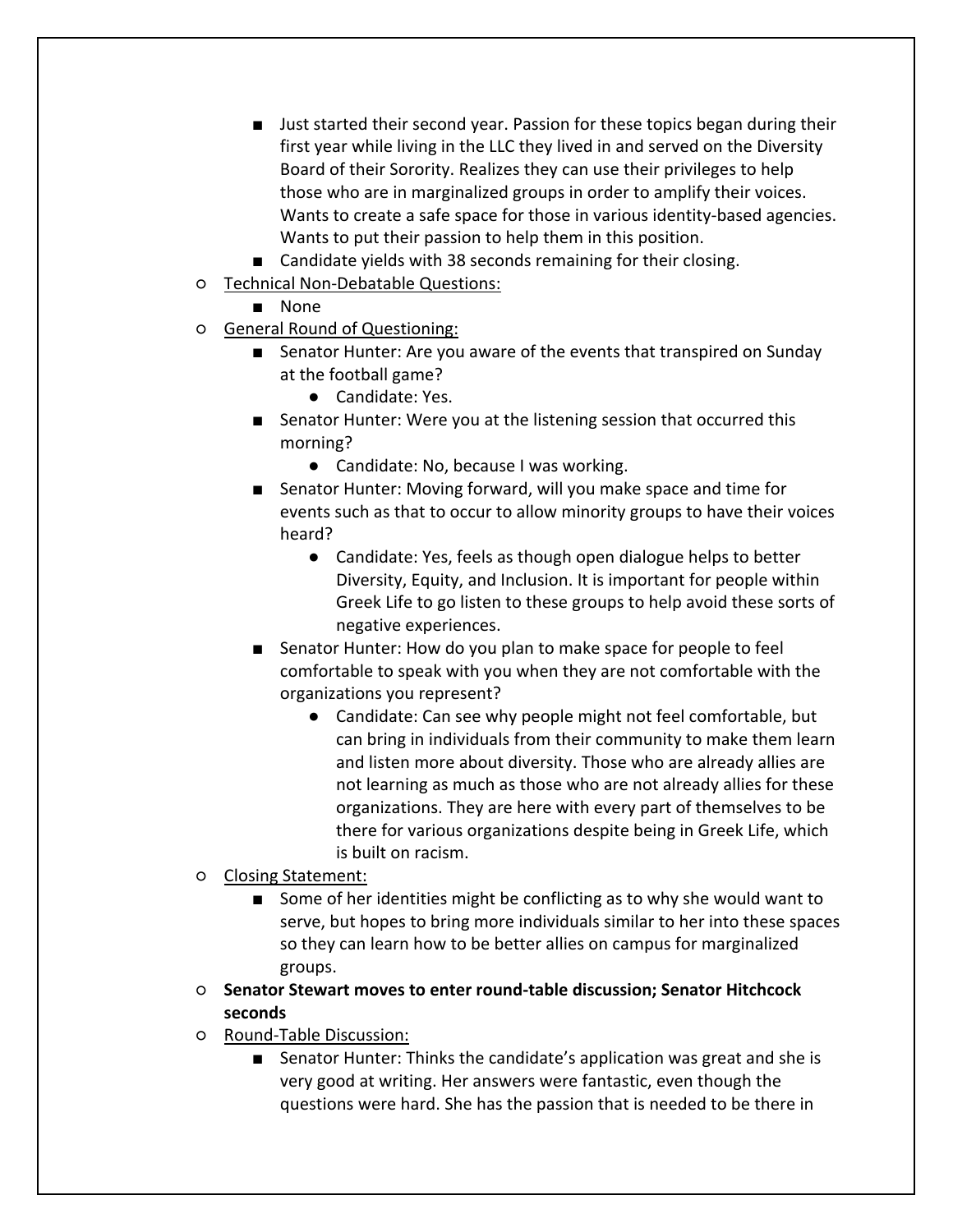this space. She did not shy away from topics that could hinder her. Feels she will be a fantastic person in this role.

- Senator Stewart: Wholeheartedly agrees that the candidate is suited. She has the capabilities, training, and open-mindedness. She did a fantastic job answering hard questions that are very important as they pertain to recent events on campus.
- Senator Hitchcock: Praised the candidate's answers to these questions. Pointed out how the candidate realized her privilege but wants to serve these communities.
- Senator Barrett: Will be abstaining but has the utmost faith in his fellow senators.
- **Senator Hunter moves to call the question; Senator Stewart seconds**
- Vote:
	- Yes: 5 Senators Stewart, Hitchcock, Russell, Zittrauer, Hunter and Vice Chair Pfeuffer-Ferguson
	- No: 0
	- Abstain: 0
- **RESULT: CANDIDATE Adams PASSES**
- **Candidate for Confirmation: Jason Puwalski – Office of Governmental Affairs Internal Assistant Director**
	- Opening Statement:
		- Candidate is a Political Science major on a pre-Law track. Explains the role of OGA when it comes to the student body. Explains his involvement on campus as well as the legislative process within SGA, and his understanding from high school experience. Has experience with both state and local government, and wants to write legislation. Is a fellow with the Institute of Politics. Had the opportunity to lobby in high school. Looks forward to work with other leaders to make sure that OGA can continue to work for students.
		- Candidate vields with 55 seconds remaining for their closing.
	- Technical Non-Debatable Questions:
		- None
	- General Round of Questioning:
		- Senator Barrett: What are some concrete goals that you have for your position?
			- Candidate: Realized that some things not done at FSU but that are done at other state universities. Has goals outlined in his application. Wants to have a greater push for voter registration on campus. Sees value in getting as many students as possible to register to vote. Wants to deal with the state government to get the funding the student body needs. Would like to have a city level government component with our university. Is a Social Scholar, and discussed how they were able to help people register and get to the polls, so he wants to partner with them. Wants to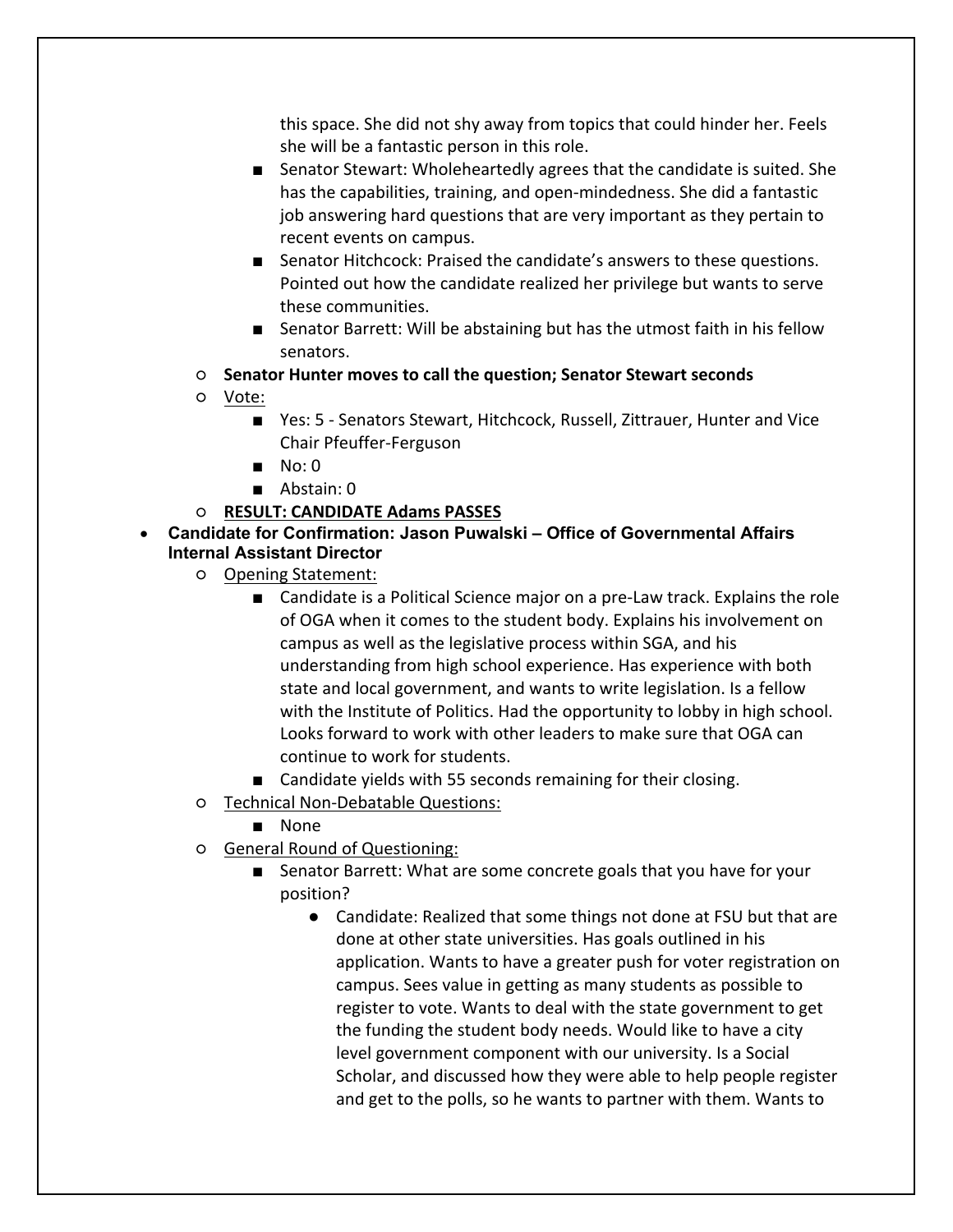do some legislative agenda presentations to ensure that all of OGA's work has transparency. Wants to hear feedback about the legislative agenda from the student body. Wants to increase the social media presence for OGA in order to better communicate with the student body.

- Senator Stewart: How will you work to keep your personal beliefs separate from what is best for the student body.
	- Candidate: Is usually not shy from sharing his beliefs, but addresses how that is not something he needs for his job. He wants to be there for the students, which requires him to step back. Wants questions to be asked about the legislative agenda to keep up transparency so that the work can be done correctly. It is not hard for him to not voice his political beliefs for this position, as this is not the time to do so.
- Closing Statement:
	- Believes that respect is lost but trust is gained. You need to give respect to everyone, but that you do not have to just give trust. Feels as though his experience and involvement should support that notion and can best serve the students in this position.
- **Senator Hunter moves to enter round-table discussion; Senator Stewart seconds**
- Round-Table Discussion:
	- Senator Hitchcock: Feels inspired after hearing his goals. Points out his work in senate and how he is able to put his personal feelings and agenda aside in order to come to agreements.
	- Senator Barrett: Wants to echo those sentiments. Feels he was really well spoken and provided tangibles that conveyed his passion. Explained both what he wants done and how he will get it done during his time.
	- Senator Stewart: She can see his vision for certain goals and that he can help communities grow.
	- Senator Hunter: Her experiences allow her to not even have to ask questions. Events from the last senate meeting show how he cares about the student body. Feels as though he is one of the only senators who actually reaches out to the communities he wants to represent, which is a huge part of OGA. He has only shown with everything he has done that he is prepared for this role.
- **Senator Hitchcock moves to call the question; Senator Stewart seconds**
- Vote:
	- Yes: 6 Senators Stewart, Russell, Zittrauer, Barrett, Hunter, Hitchcock and Vice Chair Pfeuffer-Ferguson
	- No: 0
	- Abstain: 0
- **RESULT: CANDIDATE Puwalski PASSES**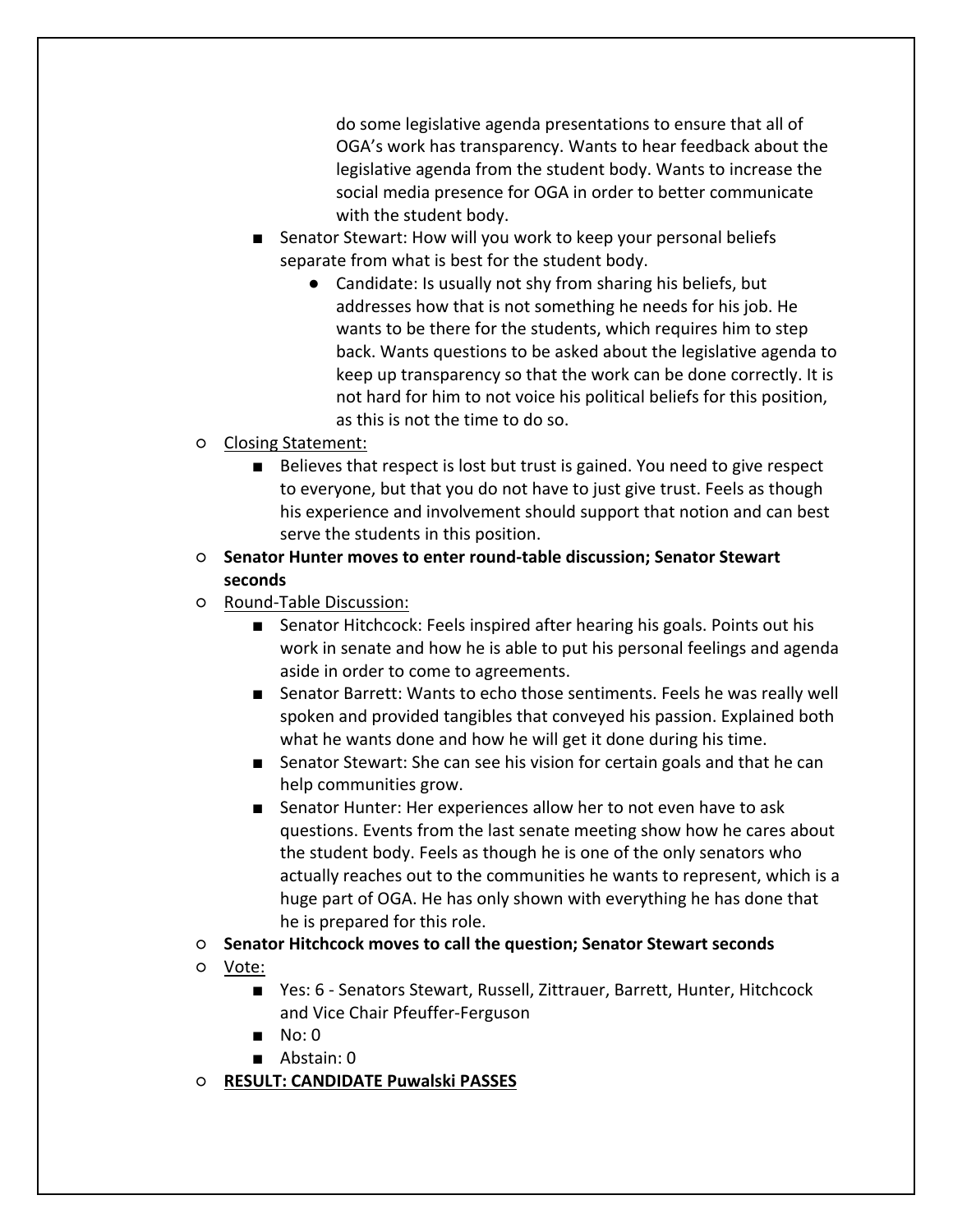## • **Candidate for Confirmation: Kana Lilly – Mental Health Council Executive Vice President**

- Opening Statement:
	- She feels as though mental health is important to them because they were sexually assaulted their first year, which led to a struggle with their mental health. Empathetic to other students on campus as it pertained to their mental health. A requirement for this position is to be transparent with the struggles one faces as they navigate through their life. Feels as though they can create a ton of positive work due to what they have been through. Wants to help those like them navigate with their mental health journeys. Wants to partner with the various identity-based agencies in order to normalize the struggles they face and help them with such. Has been able to form a tight-knit relationship with the counseling center.
	- Candidate yields with 46 seconds remaining for their closing.
- Technical Non-Debatable Questions:
	- None
- General Round of Questioning:
	- Senator Hunter: What long lasting impact do you plan on leaving this office?
		- Candidate: Being able to create an educational program to help with minority-based struggles. Points out the forum today and how that is a prime example. Wants to create this sort of system to help better our school and put us into a forward motion.
	- Senator Hunter calls for a quorum call:
		- Present: Chair Murray, Vice Chair Pfeuffer-Ferguson, Senators Hunter, Russell, Stewart, Zittrauer
		- Absent: Senators Melian, Barrett, Thau, Hitchcock, Nasworthy, and West
		- Quorum was not met at 8:52 PM
	- Senator Stewart moves for a quorum call:
		- Present: Chair Murray, Vice Chair Pfeuffer-Ferguson, Senators Hunter, Hitchcock, Russell, Stewart, Zittrauer
		- Absent: Senators Melian, Barrett, Thau, Nasworthy, and West
		- Quorum met at 8:55 PM
	- Senator Hunter: How do you see being able to grow this office on campus?
		- Candidate: Creating a space where we can hold more symposiums for both IFC and Panhellenic sororities and fraternities. Wants to help bring to light mental illnesses we don't get to see so clearly. Help bring down the stigma with mental health. Wanting to bridge the gap between different communities by reaching out to various organizations in order to convey the importance of holding some sort of space for a conversation that includes some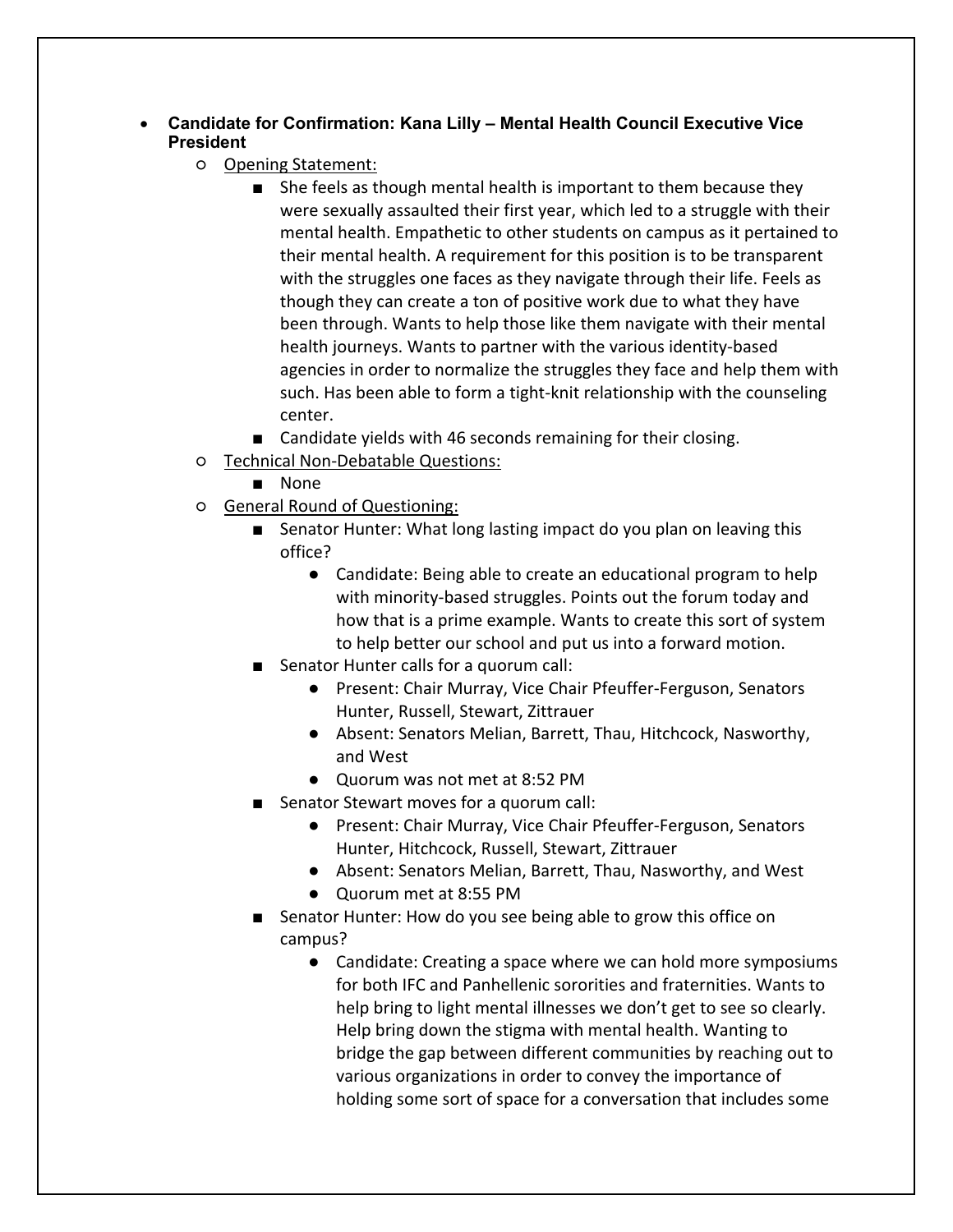form of engagement. Feels as though the council failed to do some of these things over the past year.

- Senator Hunter: How do you plan on advocating for mental health resources offered for out of state students?
	- Candidate: Working with various organizations to reach out to these students to work towards more access for these students since they are out of state. Mental health is universally talked about but not systematically talked about, so we need to take more things into consideration for these students. They need to play a more vital role for this institution.
- Closing Statement:
	- Wants to thank the committee for this opportunity and listening to them.
- **Senator Stewart moves to enter round-table discussion; Senator Russell seconds**
- Round-Table Discussion:
	- Senator Hunter: Thinks this candidate is perfect for this role. This person has been a champion for advocating for this community. Nobody suits this role better.
	- Senator Stewart: Wants to commend the candidate for sharing their story and the bravery for doing so and serving this community. Thinks she is an incredible candidate.
	- Senator Russell: Feels as though it takes guts to share the story the candidate shared, as well as it shows how genuine the candidate is. Feels they are perfect for the position as they are such a strong advocate.
	- Senator Hitchcock: Feels as though the candidate is amazing even though the senator missed everything that was said.
- **Senator Hunter moves to call the question; Senator Hunter seconds**
- Vote:
	- Yes: 6 Senators Stewart, Zittrauer, Hunter, Russell, Hitchcock and Vice Chair Pfeuffer-Ferguson
	- No: 0
	- Abstain: 0
- **RESULT: CANDIDATE Lilly PASSES**
- **Candidate for Confirmation: Johanna Carpio – Asian American Student Union Treasurer**
	- Opening Statement:
		- Has been involved in AASU for two year, serving on the executive board for one year. Never had an opportunity to be connected to their culture but was able to do so and thrive in AASU. Wants to continue fostering the learning they have already done while in AASU, and wants to lead events focusing on events focusing on AAPI struggles. Has been able to develop as a leader and in their own skin while in AASU.
		- Candidate yields with 1 minute and 30 seconds remaining for their closing.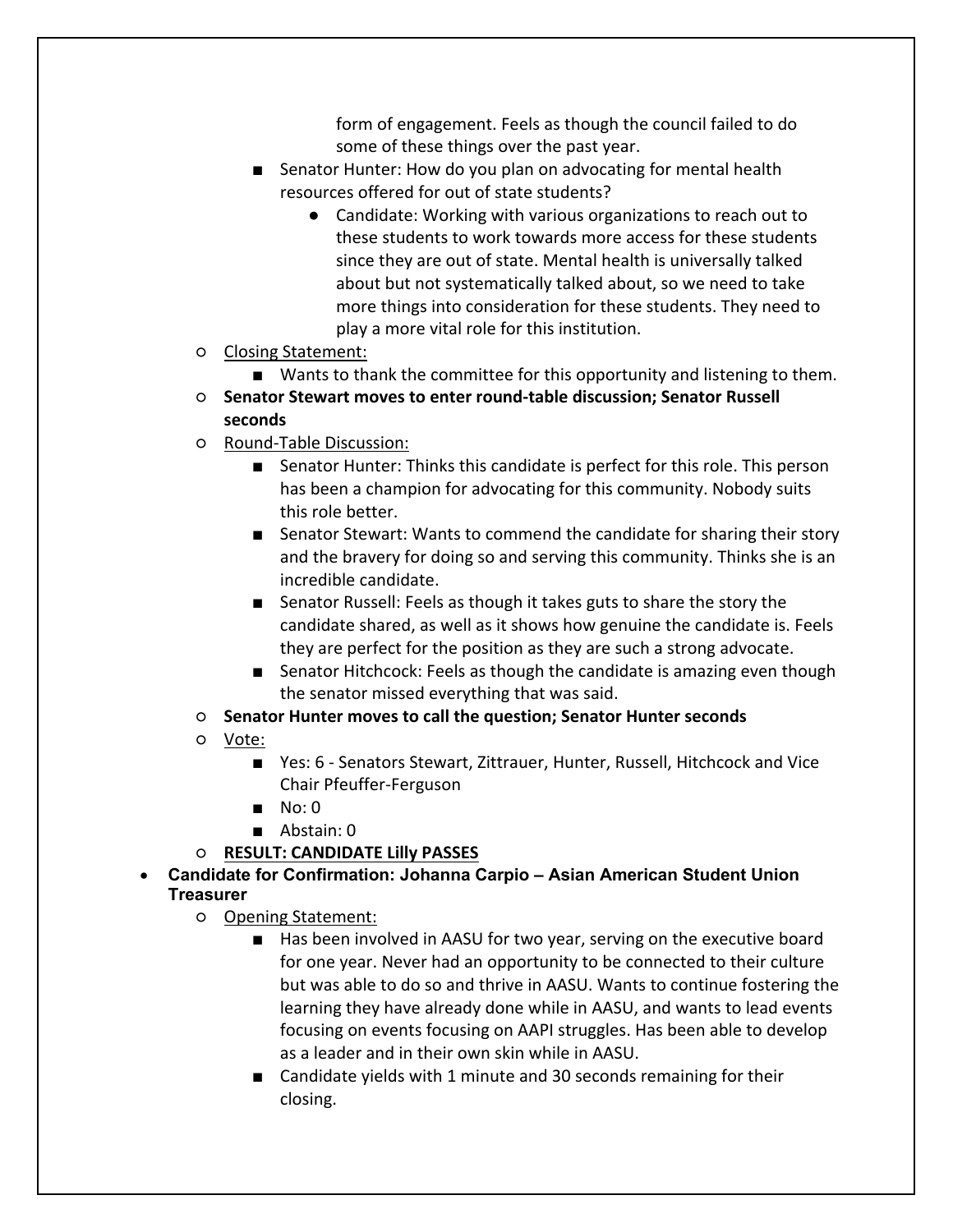- Technical Non-Debatable Questions:
	- Senator Stewart: Are you financially certified for this fiscal school year? ● Candidate: Yes
- General Round of Questioning:
	- Senator Hunter: What financial experience do you have that should qualify you?
		- Candidate: Was the main person to work with the main keynote speakers for the union. Was helping to communicate the process of getting this speaker and how to cover the financial aspect of AASU.
- Closing Statement:
	- Thanks the committee for staying all throughout tonight.
- **Senator Hunter moves to enter round-table discussion; Senator Stewart seconds**
- Round-Table Discussion:
	- Vice Chair Pfeuffer-Ferguson: While seeing her work in AASU, he knows that there is nobody better suited for this position. She is passionate about this community and will learn whatever skills might be necessary for her to serve within this position to her greatest potential.
	- Senator Hunter: Points out the amazing answers in the application and believes the candidate can serve this position well.
	- Senator Stewart: Feels as though her drive and passion will do her well in this position to serve AASU.
- **Senator Hunter moves to call the question; Senator Hitchcock seconds**
- Vote:
	- Yes: 6 Senators Hitchcock, Stewart, Russell, Zittrauer, Hunter and Vice Chair Pfeuffer-Ferguson
	- No: 0
	- Abstain: 0
- **RESULT: CANDIDATE Carpio PASSES**
- **Senator Hunter moves to amend the Rule of Procedure; Senator Hitchcock seconds.**
	- o Moves to amend our quorum to be redefined as "more than half."
	- o Senator Hitchcock calls for Point of Clarification
		- § Chair Murray explains that our current Rule of Procedure says only half, while Senate's statutes say "more than half."

#### o **AMENDMENT PASSED**

• Senator Hunter moves we return to the orders of the day; Senator Hitchcock seconds

**Unfinished Business:** 

- **Candidate for Office of Governmental Affairs Deputy Director** Ariel Trueba
- **Candidate for Mental Health Council President** Kenley Adams
- **Candidate for Pride Student Union Secretary** Van Lugo